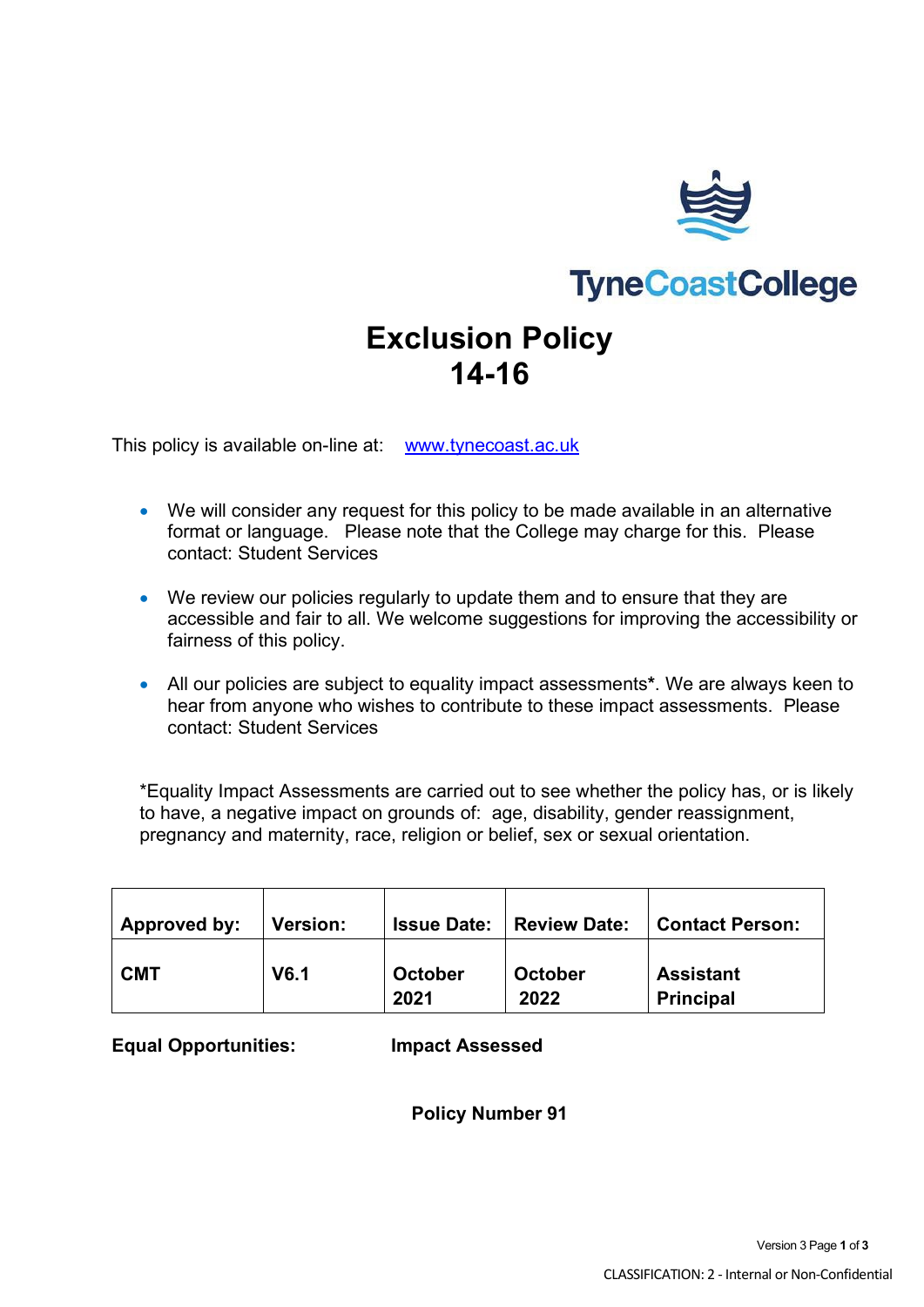### **Exclusion Policy 14-16**

#### **1 Policy Statement**

Where concerns exist relating to the behaviour of a 14-16 year old enrolled with Tyne Coast College then the college's student behaviour policy should be followed. However when a learner reaches stage two of the behavioural policy then the process below should be followed.

Our main aims are to secure the right of all young people to receive a high quality education and to enable achievement of successful outcomes. The delivery of these objectives are in accordance with the aims and objectives of Tyne Coast College.

We will work with the Local Authority and other relevant multi-agency support mechanisms to ensure best practice is applied in managing students who disengage from their chosen education.

The main aim of this policy is to reduce exclusions, change behaviours and to achieve successful re-integration and subsequent achievement of the young person.

#### **2 Scope**

This policy applies to all 14-16 learners enrolled with Career College North East and those enrolled on courses of further education as part of Youth College with Tyne Coast College.

#### **3 Legislation**

Education Act 1996

#### **4 Responsibilities**

The Principal, the Assistant Principal, Heads of Learning and Performance & Youth College Manager have responsibility for the implementation of this policy

#### **5 Actions to Implement Policy**

#### **Process:**

Where a student has reached Stage 2 of the Behaviour Policy, the Youth College Manager for 14-16 will arrange a multi-agency meeting to include some or all of the following:

- The student
- Parents/carers
- Personal Tutor
- External support agencies (if applicable)
- Alternative provision (if applicable)
- Local Authority (if applicable)

The purpose of the meeting is to identify specific actions that can be applied to